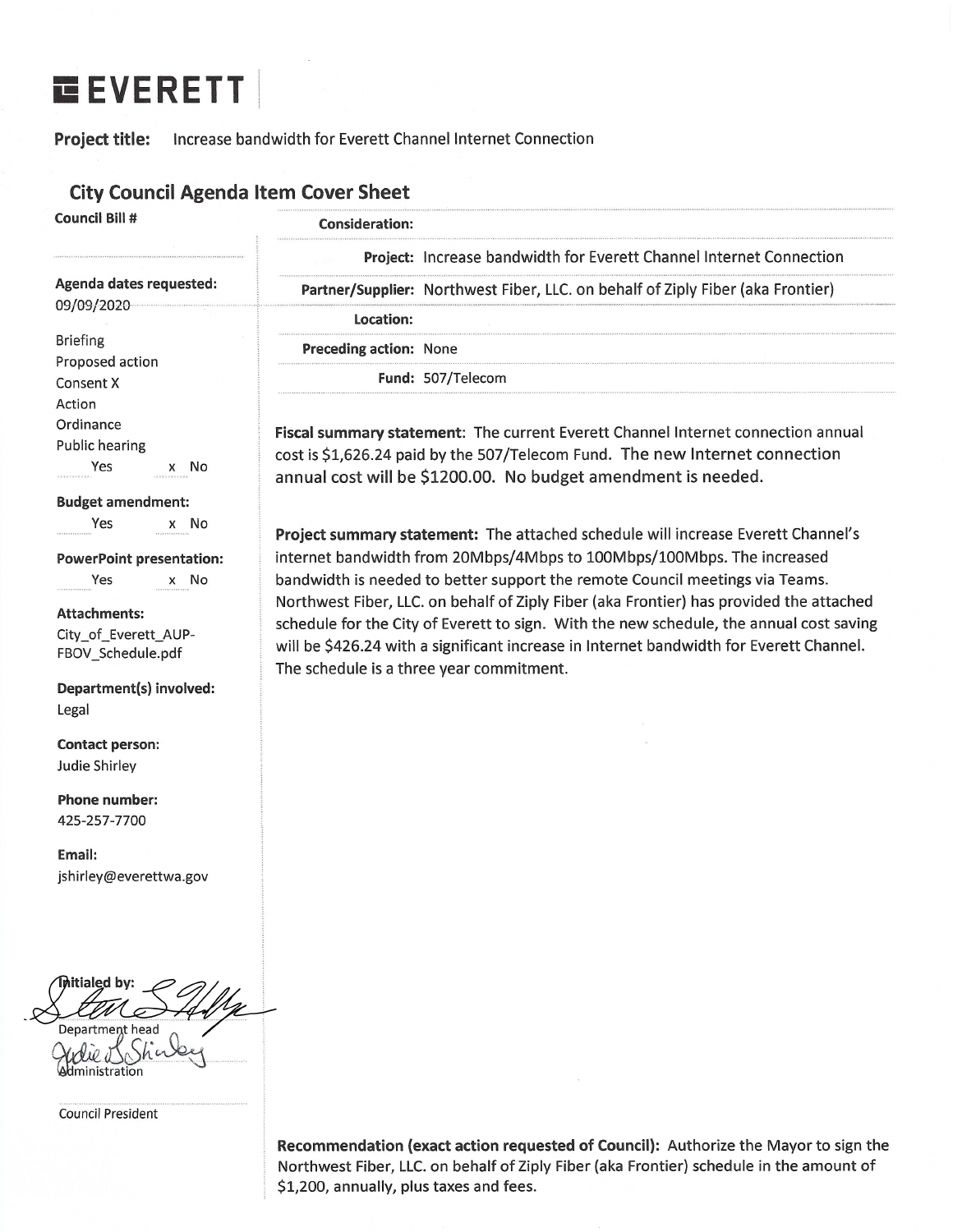# ziplyfiber

**This is Schedule Number S0001011250** to the Ziply Fiber Services Agreement dated AUGUST 3, 2020 **("ZFSA")** by and between City of Everett ("Customer") and **Northwest Fiber, LLC.** on behalf of itself and its affiliates ("Ziply Fiber"). Customer orders and Ziply Fiber agrees to provide the Services and Equipment identified in the Schedule below.

| <b>Primary Service Location:</b><br>3002 WETMORE AVENUE STE RECROO, EVERETT, WA 98201<br><b>Schedule Type/Purpose:</b><br><b>REVISION TO UPGRADE EXISTING SERVICES</b>                                                                                                           |                | <b>Schedule Date:</b><br><b>Service Term:</b>                                                                  |                                                                         |                  | <b>AUGUST 3, 2020</b><br><b>36 MOS</b>                                             |
|----------------------------------------------------------------------------------------------------------------------------------------------------------------------------------------------------------------------------------------------------------------------------------|----------------|----------------------------------------------------------------------------------------------------------------|-------------------------------------------------------------------------|------------------|------------------------------------------------------------------------------------|
| Single Play: Fiber Broadband                                                                                                                                                                                                                                                     | <b>Service</b> |                                                                                                                | Qty                                                                     | NRC (x Qty)      | <b>MRC</b> (x Qty)                                                                 |
| Fiber 100 Broadband                                                                                                                                                                                                                                                              |                |                                                                                                                | 1                                                                       | \$0.00           | \$90.00                                                                            |
| Fiber 500 Broadband                                                                                                                                                                                                                                                              |                |                                                                                                                | 0                                                                       | \$               | \$                                                                                 |
| Fiber 1000 Broadband                                                                                                                                                                                                                                                             |                |                                                                                                                | 0                                                                       | \$               | \$                                                                                 |
| Fiber Broadband per BDT#:                                                                                                                                                                                                                                                        |                |                                                                                                                | 0                                                                       | \$               | \$                                                                                 |
| Fiber Static IP Option add \$5.00<br><b>RENEW</b>                                                                                                                                                                                                                                |                |                                                                                                                | $\mathbf{1}$                                                            | \$0.00           | \$10.00                                                                            |
| Fiber Static IP Block (5 usable IPs)                                                                                                                                                                                                                                             |                |                                                                                                                | 0                                                                       | \$0.00           | \$                                                                                 |
| Fiber Static IP Block (13 usable IPs)                                                                                                                                                                                                                                            |                |                                                                                                                | 0                                                                       | \$0.00           | Ś                                                                                  |
| Double Play: OneVoice + Fiber Broadband                                                                                                                                                                                                                                          | <b>Service</b> |                                                                                                                | Qty                                                                     | $NRC$ (x Qty)    | <b>MRC</b> $(x Qty)$                                                               |
| OneVoice + Fiber 100 Broadband Select                                                                                                                                                                                                                                            |                |                                                                                                                | 0                                                                       | \$               | \$                                                                                 |
| OneVoice + Fiber 500 Broadband Select                                                                                                                                                                                                                                            |                |                                                                                                                | 0                                                                       | \$               | \$                                                                                 |
| OneVoice + Fiber1000 Broadband Select                                                                                                                                                                                                                                            |                |                                                                                                                | 0                                                                       | \$               | \$                                                                                 |
| OneVoice + Fiber Broadband per BDT#:<br>Select                                                                                                                                                                                                                                   |                |                                                                                                                | 0                                                                       | \$               | \$                                                                                 |
| Fiber Static IP Option add \$5.00                                                                                                                                                                                                                                                |                |                                                                                                                | 0                                                                       | \$0.00           | \$                                                                                 |
| Fiber Static IP Block (5 usable IPs)                                                                                                                                                                                                                                             |                |                                                                                                                | 0                                                                       | \$0.00           | \$                                                                                 |
| Fiber Static IP Block (13 usable IPs)                                                                                                                                                                                                                                            |                |                                                                                                                | 0                                                                       | \$0.00           | Ś                                                                                  |
| Double Play: Smart Voice + Fiber Broadband (Only Premium Plus; First Seat)                                                                                                                                                                                                       | <b>Service</b> |                                                                                                                | Qty                                                                     | $NRC$ ( $x$ Qty) | <b>MRC</b> (x Qty)                                                                 |
| SmartVoice + Fiber 100 Broadband Select                                                                                                                                                                                                                                          |                |                                                                                                                | 0                                                                       | \$               | \$                                                                                 |
| SmartVoice + Fiber 500 Broadband Select                                                                                                                                                                                                                                          |                |                                                                                                                | 0                                                                       | \$               | \$                                                                                 |
| SmartVoice + Fiber1000 Broadband Select                                                                                                                                                                                                                                          |                |                                                                                                                | 0                                                                       | \$               | \$                                                                                 |
| SmartVoice + Fiber Broadband per BDT#:<br>Select                                                                                                                                                                                                                                 |                |                                                                                                                | 0                                                                       | \$               | \$                                                                                 |
| Fiber Static IP Option add \$5.00                                                                                                                                                                                                                                                |                |                                                                                                                | 0                                                                       | \$0.00           | \$                                                                                 |
| Fiber Static IP Block (5 usable IPs)                                                                                                                                                                                                                                             |                |                                                                                                                | 0                                                                       | \$0.00           | \$                                                                                 |
| Fiber Static IP Block (13 usable IPs)                                                                                                                                                                                                                                            |                |                                                                                                                | 0                                                                       | \$0.00           | \$                                                                                 |
| <b>OneVoice Service</b>                                                                                                                                                                                                                                                          |                |                                                                                                                | Qty                                                                     | $NRC$ (x Qty)    | $MRC$ (x Qty)                                                                      |
| OneVoice Nationwide                                                                                                                                                                                                                                                              |                |                                                                                                                | 0                                                                       | \$               | \$                                                                                 |
| OneVoice Local                                                                                                                                                                                                                                                                   |                |                                                                                                                | 0                                                                       | \$               | \$                                                                                 |
| OneVoice 100                                                                                                                                                                                                                                                                     |                |                                                                                                                | 0                                                                       | \$               | \$                                                                                 |
| OneVoice Features (add \$9.99 to both MRC columns if "All in" is selected below)                                                                                                                                                                                                 |                |                                                                                                                |                                                                         | \$0.00           |                                                                                    |
| All product speeds referenced above are "up to" available speeds. Actual speeds may vary and are dependent<br>on various issues such as network requirements, customer location and equipment.<br>A \$9.99 processing fee will apply upon disconnection of Internet Service.     |                |                                                                                                                |                                                                         | <b>NRC</b>       | <b>MRC</b>                                                                         |
|                                                                                                                                                                                                                                                                                  |                |                                                                                                                | <b>Schedule Total:</b>                                                  | \$               | \$                                                                                 |
| <b>OneVoice Features:</b>                                                                                                                                                                                                                                                        |                |                                                                                                                |                                                                         |                  | Rate                                                                               |
| Basic Features: included in MRC (check all that apply)                                                                                                                                                                                                                           |                |                                                                                                                |                                                                         |                  |                                                                                    |
| Anonymous Call Rejection<br>□ Caller ID Name and Number<br>One Flat Rate Business Access Line (includes Extended<br>Basic Call Forward All Calls Variable<br>Community Calling, Extended Area Service and Touch Tone)<br>$\Box$ Hunting<br>Call Forward Busy Fixed               |                | Call Forward No Answer Fixed<br>Voicemail - Basic<br>Call Waiting / Cancel Call Waiting<br>Call Transfer/3 way |                                                                         | included         |                                                                                    |
| <b>Optional Features:</b> Check individual requested additional features, or "All In" $\Box$<br>Automatic Busy Redial<br>Selective Call Acceptance<br>Selective Call Forwarding<br>П<br><b>Automatic Call Return</b><br><b>Distinctive Ring</b><br>Selective Call Rejection<br>П |                |                                                                                                                | Speed Dial 30<br>$\Box$ VIP Alert / Priority Call<br>Voicemail - Deluxe |                  | \$9.99<br>if 1 or more features<br>are checked subject to<br>feature availability. |
| <b>Equipment and Installation/Activation Services</b>                                                                                                                                                                                                                            |                |                                                                                                                | Qty                                                                     | <b>NRC</b>       | <b>MRC</b> $(x Qty)$                                                               |
| Router: Select                                                                                                                                                                                                                                                                   |                |                                                                                                                | 0                                                                       | \$               | \$                                                                                 |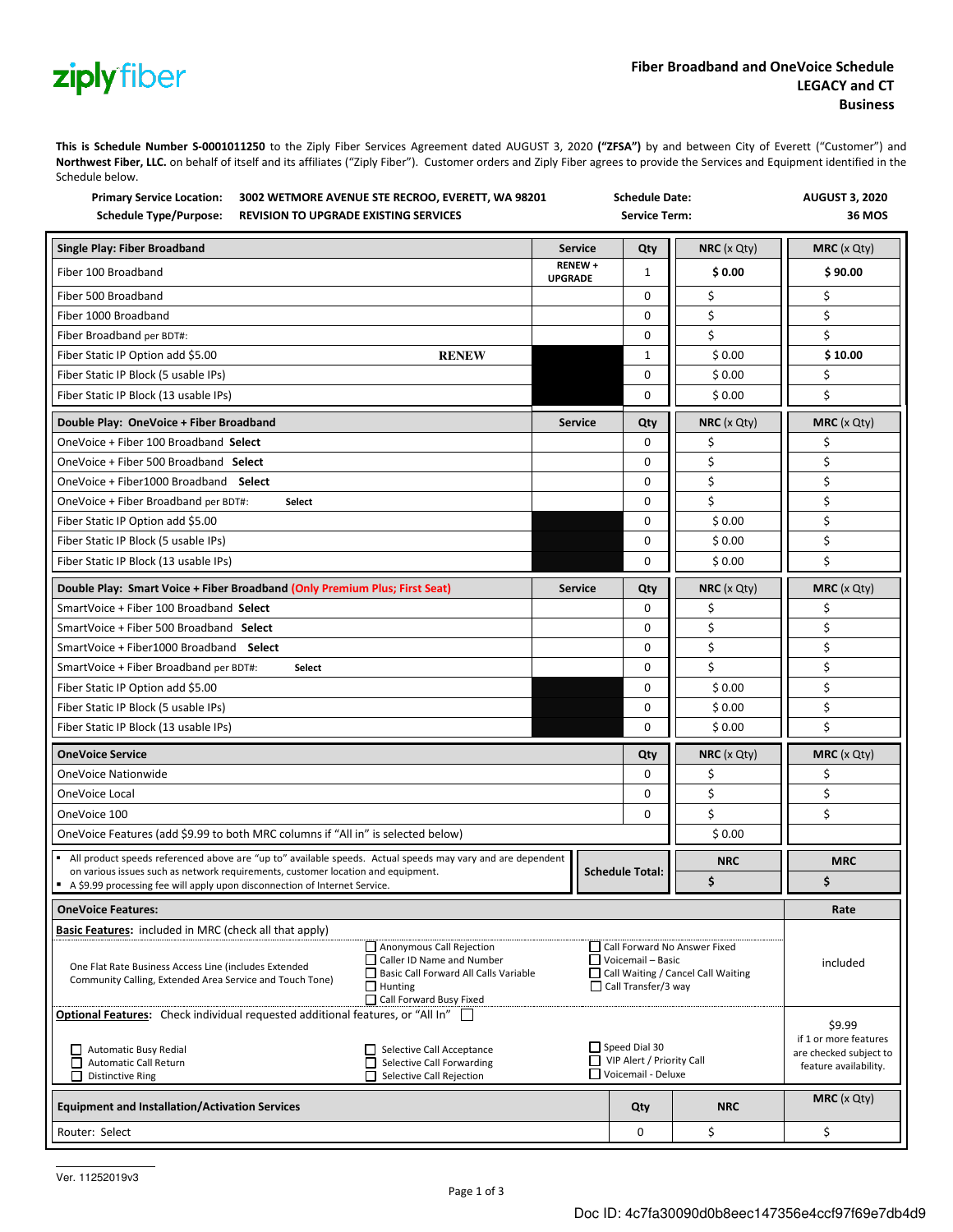

#### **OneVoice SERVICE DESCRIPTION:**

o Main Line – business line with the following features:

- Nationwide Unlimited- Unlimited domestic LD plus unlimited local (voice traffic only), Acceptable Use Policy applies. No call detail record provided for OneVoice Nationwide.
- o Optional All in Feature Package: Customer may choose any or all from the available feature list for an additional fee
- o Usage:
	- The following usage types WILL BE included in the plan:
		- $\checkmark$  Domestic outbound interstate, intrastate and IntraLATA long distance usage
		- ✓ Certain offshore outbound usage to U.S. Territories
	- The following usage types WILL NOT BE included in the plan:
		- $\checkmark$  Domestic and Canadian inbound (toll free) long distance usage
		- ✓ International usage
		- ✓ Directory Assistance
		- $\checkmark$  Information service calls (900)
		- $\checkmark$  Dial-up Internet calls (will be billed at \$0.10 per minute)
		- $\checkmark$  Telesales and telemarketing applications using auto dialers

Availability. OneVoice is available only for customers with a maximum of twenty-five (25) business lines. OneVoice is not available with Centrex lines, foreign exchange central office services or public telephone services and analog to digital conversion, digital PBX services or the equivalents of any such services.

Acceptable Use Policy applicable on OneVoice Nationwide: OneVoice long distance minutes are only available on line(s) for commercial domestic outbound long distance voice usage. Customers with usage inconsistent with normal commercial applications and usage patterns may be converted to an alternative voice service with charges for local and long distance calling.

#### Internet Acceptable Use Policy and Security.

o Customer shall comply, and shall cause all Service users to comply, with Ziply Fiber's Acceptable Use Policy (**"AUP"**), which Ziply Fiber may modify at any time. The current AUP is available for review at the following address, subject to change: http://www.ziplyfiber.com/policies/commercial\_aup/

o Customer is responsible for maintaining awareness of the current AUP and adhering to the AUP as it may be amended from time to time. Failure to comply with the AUP is grounds for immediate suspension or termination of Ziply Fiber Internet Service, notwithstanding any notice requirement provisions of the ZFSA.

o Customer is responsible for the security of its own networks, equipment, hardware, software and software applications. Abuse that occurs as a result of Customer's systems or account being compromised or as a result of activities of third parties permitted by Customer may result in suspension of Customer's accounts or Internet access by Ziply Fiber. Customer will defend and indemnify Ziply Fiber and its affiliates with respect to claims arising from Customer's or third parties' usage of Ziply Fiber Internet access through Customer's hardware or software.

#### Equipment.

o Customer acknowledges and agrees that the Equipment and Services provided by Ziply Fiber hereunder are subject to the terms, conditions and restrictions contained in any applicable agreements (including software or other intellectual property license agreements) between Ziply Fiber and Ziply Fiber's vendors, and **all applicable licenses are subject to the manufacturer's end user license terms and conditions**.

o Ziply Fiber retains title to leased Equipment. Ziply Fiber retains title to purchased Equipment until the Ziply Fiber is paid in full. Customer grants a security interest in the purchased Equipment to Ziply Fiber, pending full payment, and shall take all additional measures necessary to perfect such security interest at Ziply Fiber's request.

o Equipment is warranted pursuant to the applicable manufacturer's standard warranty provisions, as outlined in the documentation packaged with the Equipment. This Schedule shall not be construed as granting a license with respect to any patent, copyright, trade name, trademark, service mark, trade secret or any other intellectual property, now or hereafter owned, controlled or licensable by Ziply Fiber or the third party manufacturers. Customer agrees that Ziply Fiber has not made, and that there does not exist, any warranty, express or implied, that the use by Customer of the Equipment will not give rise to a claim of infringement, misuse, or misappropriation of any intellectual property right. THE FOREGOING WARRANTY IS IN LIEU OF ALL OTHER WARRANTIES, EXPRESS OR IMPLIED, AND ZIPLY FIBER DISCLAIMS ALL OTHER WARRANTIES INCLUDING, WITHOUT LIMITATION, ANY WARRANTY OF MERCHANTABILITY OR FITNESS FOR ANY PARTICULAR PURPOSE OR **FUNCTION, TITLE OR NONINFRINGEMENT OF THIRDPARTY RIGHTS.**

o The Equipment may contain certain software code that is developed by third parties, including software code subject to the GNU General Public License ("GPL") or GNU Less General Public License ("LGPL"). Copies of the licenses and a downloadable copy of the source code for the open source software that is used in this product are available on the following website: https://ziplyfiber.com/helpcenter/categories/internet/other-services/open-source-software-portal.

#### **Early Termination Charge for Broadband**

o Notwithstanding section 4 of the ZFSA, if Customer terminates the Service for any reason other than breach by Ziply Fiber or by Ziply Fiber due to Customer's breach, then Customer shall pay Ziply Fiber a termination charge equal to the following calculations:

o **For a 12 month Service Term**: Customer shall pay Ziply Fiber a termination charge equal to \$33.33 multiplied by the number of months remaining in the Service Term and any applicable taxes and surcharges. Partial months shall be prorated. The cancellation charge shall not exceed \$400.00.

o **For a 24 Month Service Term**: Customer shall pay Ziply Fiber a termination charge equal to \$25.00 multiplied by the number of months remaining in the Service Term and any applicable taxes and surcharges. Partial months shall be prorated. Customer The cancellation charge shall not exceed \$600.00.

o **For a 36 Month Service Term**: Customer shall pay Ziply Fiber a termination charge equal to \$22.22 multiplied by the number of months remaining in the

Service Term and any applicable taxes and surcharges. Partial months shall be prorated. The cancellation charge shall not exceed \$800.00.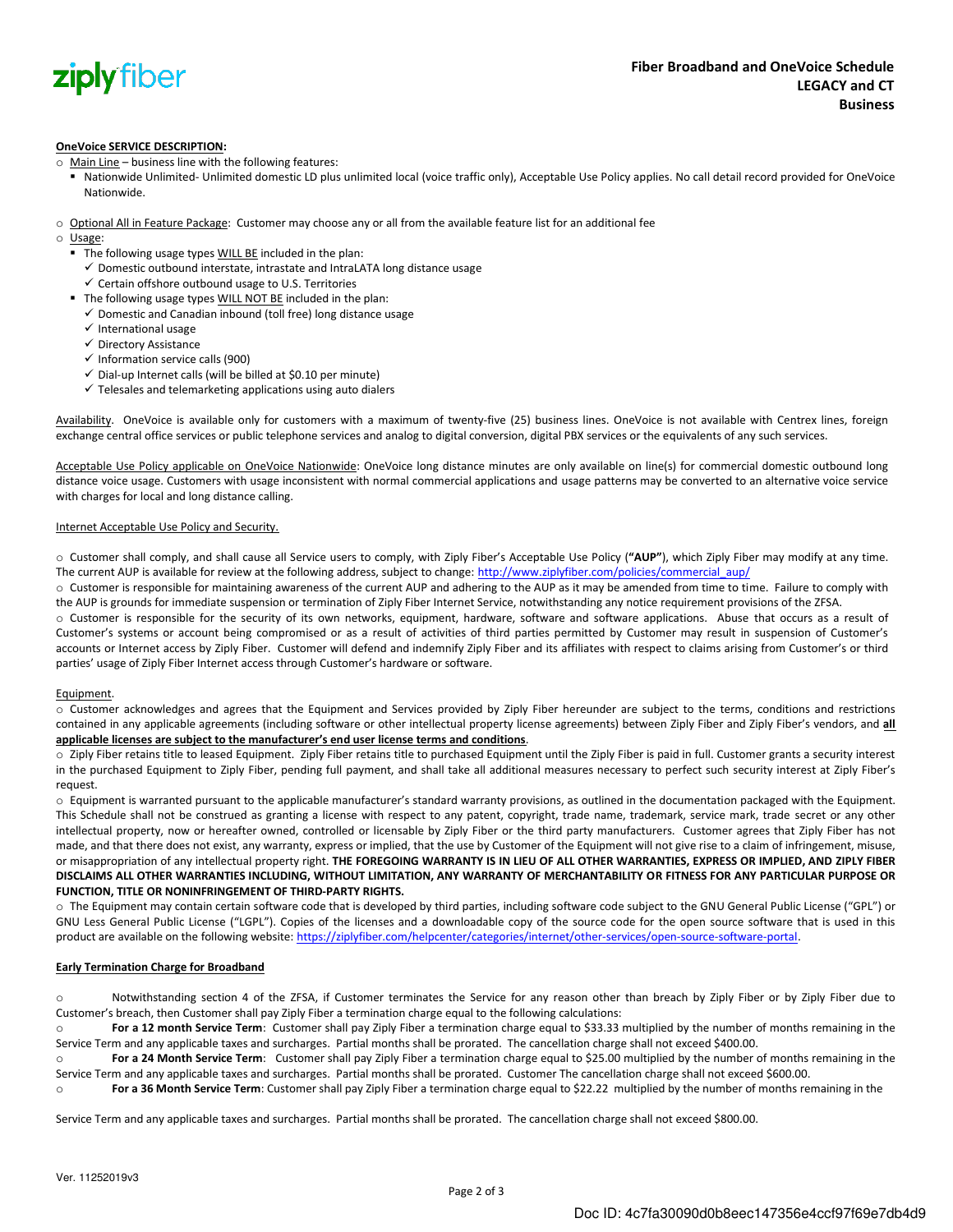

#### E**arly Termination Charge for SmartVoice Service**

o Notwithstanding section 4 of the ZFSA, if Customer terminates the Service for any reason other than breach by Ziply Fiber or by Ziply Fiber due to Customer's breach, then Customer shall pay Ziply Fiber a termination charge equal to the following calculations:

o **For any Service Term**: Customer shall pay Ziply Fiber a termination charge equal to \$16.66 multiplied by the number of months remaining in the Service Term and any applicable taxes and surcharges. Partial months shall be prorated.

#### **Early Termination Charge for OneVoice Nationwide, OneVoice Local Services**

o Notwithstanding section 4 of the ZFSA, if Customer terminates the Service for any reason other than breach by Ziply Fiber or by Ziply Fiber due to Customer's breach, then Customer shall pay Ziply Fiber a termination charge equal to the following calculations:

o **For any Service Term**: Customer shall pay Ziply Fiber a termination charge equal to \$29.99 multiplied by the number of months remaining in the Service Term and any applicable taxes and surcharges. Partial months shall be prorated.

#### **Early Termination Charge for OneVoice 100**

o Notwithstanding section 4 of the ZFSA, if Customer terminates the Service for any reason other than breach by Ziply Fiber or by Ziply Fiber due to Customer's breach, then Customer shall pay Ziply Fiber a termination charge equal to the following calculations:

o **For any Service Term**: Customer shall pay Ziply Fiber a termination charge equal to \$34.99 multiplied by the number of months remaining in the Service Term and any applicable taxes and surcharges. Partial months shall be prorated.

This Schedule is not effective and pricing, dates and terms are subject to change until signed by both parties, and may not be effective until approved by the FCC and/or applicable State Commission. This Schedule and any of the provisions hereof may not be modified in any manner except by mutual written agreement. The above rates do not include any taxes, fees or surcharges applicable to the Service. This Schedule, and all terms and conditions of the ZFSA, is the entire agreement between the parties with respect to the Services and described herein, and supersedes any and all prior or contemporaneous agreements, representations, statements, negotiations, and undertakings written or oral with respect to the subject matter hereof.

| Ziply Fiber   |                   | <b>CITY OF EVERETT</b> |  |
|---------------|-------------------|------------------------|--|
| Signature:    | Tim<br>1888       | Signature:             |  |
| Printed Name: | <b>Tim Ross</b>   | <b>Printed Name:</b>   |  |
| Title:        | Director of Sales | Title:                 |  |
| Date:         | 08 / 24 / 2020    | Date:                  |  |
|               |                   |                        |  |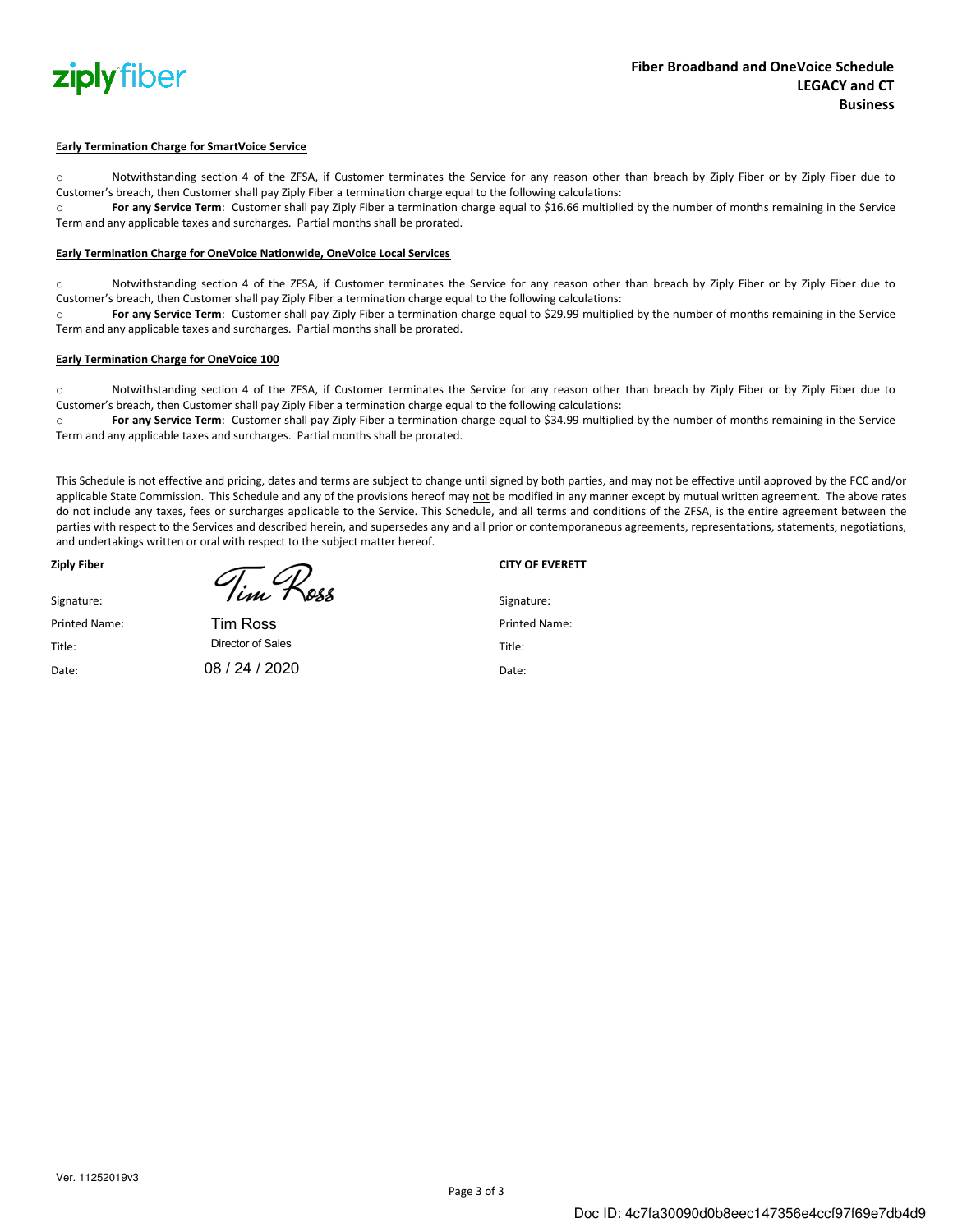

## **Ziply™ Fiber's Internet Service Acceptable Use Policy**

Hi. It is Ziply Fiber's intent to provide our customers with the best Internet service possible. In order to accomplish this task, we have designed our network for optimal performance based on our customers using the service in a predictable way. We have adopted this Acceptable Use Policy ("Policy") which outlines what we consider to be acceptable use of our Internet services (the "Service"), as well as permissible and prohibited conduct for using the Service to access the Internet.

**Questions regarding this policy and complaints of violations of it by our customers and users can be directed to:** care@ziplyfiber.com or 888-488-0051.

**1. Customer Responsibility:** It is the responsibility of all of our Service customers and all others who have access to our network ("customer," "you," or "your"), to comply with this Policy. Failure to comply with this Policy could result in the suspension or termination of your Service. **If you do not agree to comply with this Policy, you must immediately stop use of the service and notify us so that we can close your account. We reserve the right to immediately terminate the Service and any applicable subscriber agreements or service orders if you engage in any of the prohibited activities listed in this Policy or if you use equipment or Service in a way which is contrary to any of our policies or any of our suppliers' policies.**

**2. Prohibited Uses and Activities:** Prohibited uses include, but are not limited to, using the Service or any associated equipment to:

- (i) undertake or accomplish any unlawful purpose. This includes, but is not limited to, posting, storing, transmitting or disseminating information, data or material which is libelous, obscene, unlawful, threatening, defamatory, or which infringes the intellectual property rights of any person or entity, or which in any way constitutes or encourages conduct that would constitute a criminal offense, give rise to civil liability, or otherwise violate any local, state, federal or international law, order or regulation;
- (ii) post, store, send, transmit, or disseminate any information or material which a reasonable person could deem to be objectionable, offensive, indecent, pornographic, harassing, threatening, embarrassing, distressing, vulgar, hateful, racially or ethnically offensive, or otherwise inappropriate, regardless of whether this material or its dissemination is unlawful;
- (iii) access any other person's computer or computer system, software, or data without such person's knowledge and consent; breach or circumvent, or attempt to breach or circumvent, the security system of any host, network, server, or user account. This includes, but is not limited to, accessing data not intended for you, logging into or making use of a network, server or account you are not expressly authorized to access, or probing the security of other hosts, networks, or accounts; use or distribute tools designed or used for compromising security, such as password guessing programs, decoders, password gatherers, analyzers, cracking tools, packet sniffers, port scanning, network probing, encryption circumvention devices, or Trojan Horse programs; provided, that any port scanning, network probing or other similar network or security tools are permitted when used by you for purposes of securing or optimizing your own network, or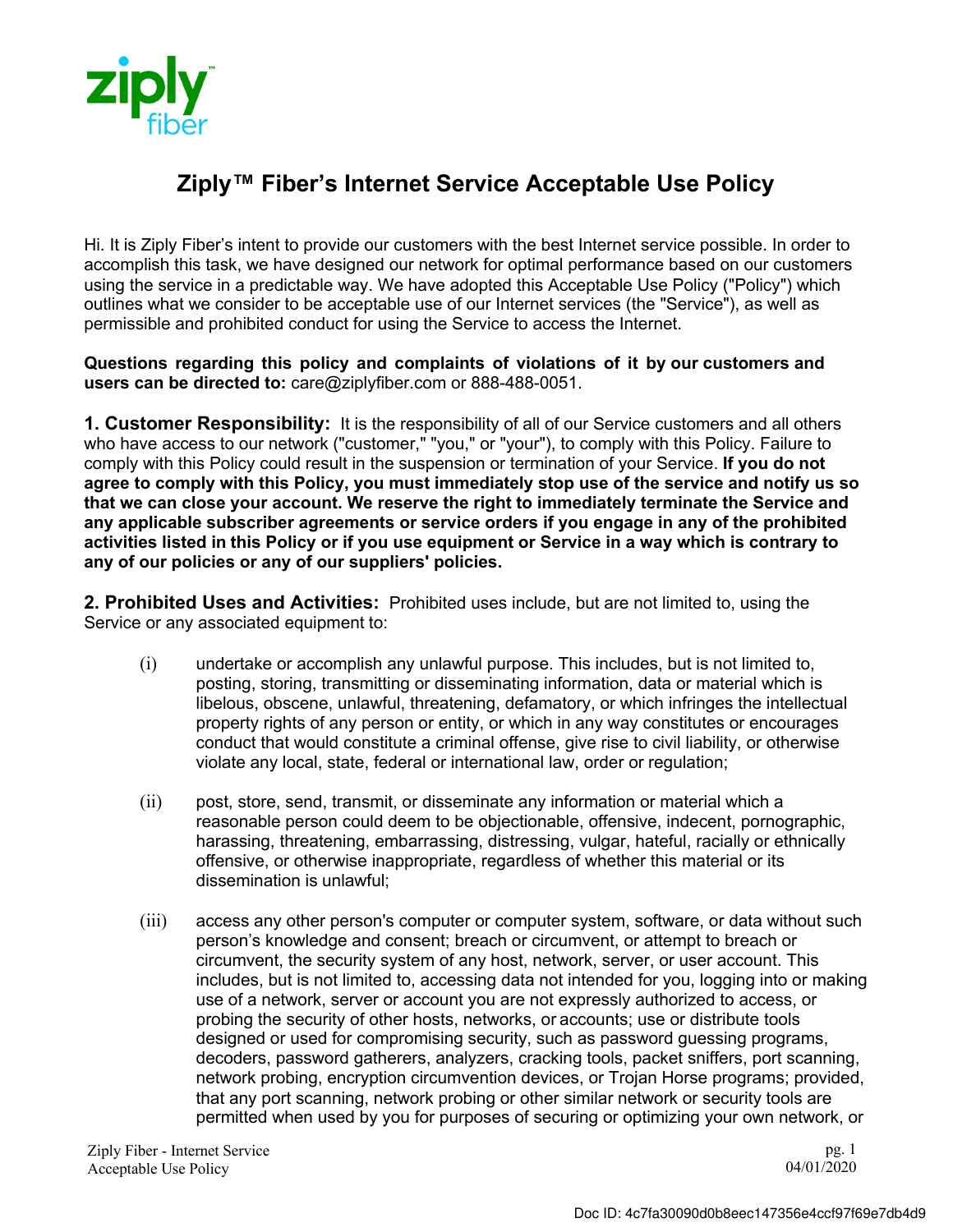if explicitly authorized by the destination host network;

- (iv) upload, post, publish, transmit, reproduce, create derivative works of, or distribute in any way, information, software or other material obtained through the Service or otherwise that is protected by copyright or other proprietary right, without obtaining permission of the owner;
- (v) copy, distribute, or sublicense any software provided by us or any third-party in connection with the Service, except that you may make one copy of each such software program for back-up purposes only;
- (vi) restrict, inhibit, or otherwise interfere with the ability of any other person, regardless of intent, purpose or knowledge, to use or enjoy the Service, including, without limitation, posting or transmitting any information or software which contains a worm, virus, or other harmful feature, or generating levels of network traffic that impede the ability of other authorized users of the Service to use the Service;
- (vii) restrict, inhibit, interfere with, or otherwise disrupt or cause a performance degradation, regardless of intent, purpose or knowledge, to the Service or any host, server, backbone network, node or service, or otherwise cause a performance degradation to any of our or our suppliers' facilities used to deliver the Service;
- (viii) for our residential customers, resell the Service or otherwise make available to anyone outside of your residence the ability to use the Service (e.g., wi-fi, or other methods of networking), in whole or in part, directly or indirectly, or on a bundled or unbundled basis. For our residential customers, the Service is for personal and non-commercial use only and residential customers agree not to use the Service for operation as an Internet service provider or for any business enterprise or purpose, or as an end-point on a local area network or wide area network outside of our network;
- $(ix)$  for residential subscribers, connect multiple computers to set up a local area network that in any manner would result in a violation of the terms of this Policy or an applicable Service plan;
- (x) transmit unsolicited bulk or commercial messages or "spam." This includes, but is not limited to, unsolicited advertising, promotional materials or other solicitation material, bulk mailing of commercial advertising, chain mail, informational announcements, charity requests, and petitions for signatures;
- (xi) send numerous copies of the same or substantially similar messages, empty messages, or messages which contain no substantive content, or send very large messages or files to a recipient that disrupts or clogs Ziply Fibers network;
- (xii) distribute programs that remove locks or time-outs built into software (cracks); for our residential customers, run programs, equipment, computers or servers from your residence that provide network content or any other services to anyone outside of your residence, such as public e-mail, web hosting, file sharing, gaming server, and proxy services and servers;
- (xiii) initiate, perpetuate, or in any way participate in any pyramid or other illegal soliciting scheme;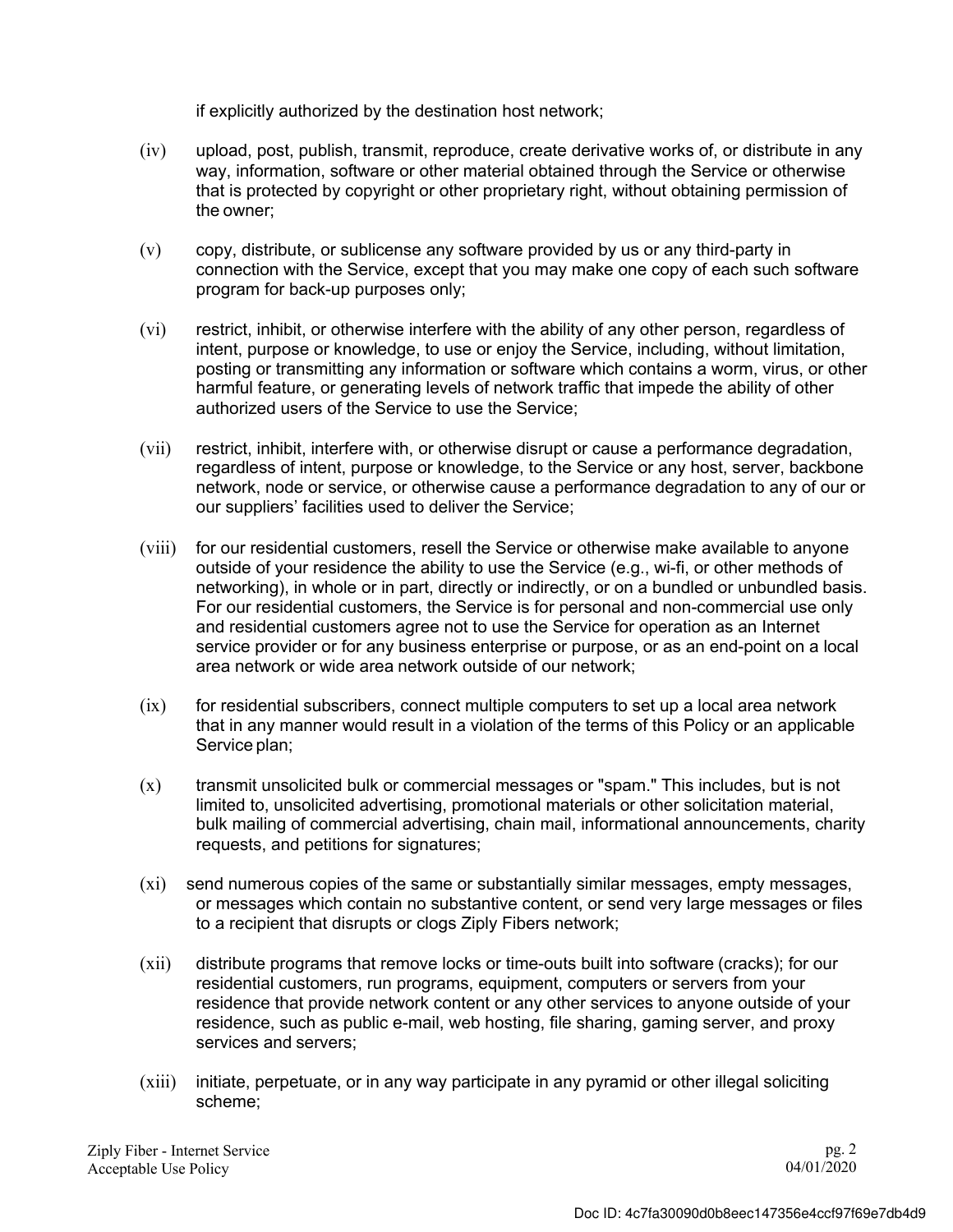- (xiv) participate in the collection of e-mail addresses, screen names, or other identifiers of others (without their prior consent), a practice sometimes known as spidering or harvesting, or participate in the use of software (including "spyware") designed to facilitate this activity;
- (xv) collect responses from unsolicited messages;
- (xvi) impersonate any person or entity, engage in sender address falsification, forge anyone else's digital or manual signature, or perform any other similar fraudulent activity;
- (xvii) service, alter, modify, or tamper with the Ziply Equipment or Service or permit any other person to do the same who is not authorized by us;
- (xviii) connect any Ziply Equipment to any computer outside of your premises;
- (xix) collect, or attempt to collect, personal information about third parties without their consent;
- (xx) interfere with computer networking or telecommunications service to any user, host or network, including, without limitation, denial of service attacks, flooding of a network, overloading a service, improper seizing and abuse of operator privileges and attempts to "crash" a host; and/or
- (xxi) violate the rules, regulations, or policies applicable to any network, server, computer database, or Web site that you access.

**3. Security:** As a Service customer, it is your responsibility to secure your computer and network equipment so that it is not subject to external threats such as viruses, spam, and other methods of intrusion. In all cases, you are solely responsible for the security of any device you choose to connect to the Service, including any data stored or shared on that device. You are responsible for any misuse of the Service, even if the misuse was committed without your authorization. Therefore, you must take steps to ensure that others do not use your computer or network to gain unauthorized access to the Service or to use the Service in an unauthorized manner.

**4. Inappropriate Content and Transmissions:** We reserve the right (but assume no obligation), to refuse to transmit or post and to remove or block any data, information or materials, in whole or in part, that we, in our sole discretion, deem to be offensive, indecent, or otherwise inappropriate, and regardless of whether this material or its dissemination is unlawful. Neither we nor any of our affiliates, suppliers, or agents have any obligation to monitor transmissions or postings (including, but not limited to, file transfers, web searches, e-mail sent or received, visits or postings to social media sites, instant message transmissions, etc.) made using the Service. However, we and our affiliates, suppliers, and agents have the right to monitor these transmissions and postings from time to time for violations of this Policy and to disclose, block, or remove them in accordance with this Policy and any other applicable subscriber agreements or service orders.

Ziply Fiber - Internet Service Acceptable Use Policy pg. 3 04/01/2020 **5. Online Communication: Forging**, altering, or removing electronic mail headers is prohibited. You may not reference Ziply Fiber or the Ziply Fiber network in the header or by listing an IP address that belongs to us or our network in any unsolicited communication even if that communication is not sent through the Service. In the event that we believe in its sole discretion that any subscriber name, account name, or e-mail address (collectively, an "identifier") using the Service may or is being used for, any misleading, fraudulent, or other improper or illegal purpose, we (i) reserve the right to block access to and prevent the use of any such identifier, and (ii) may at any time require any customer to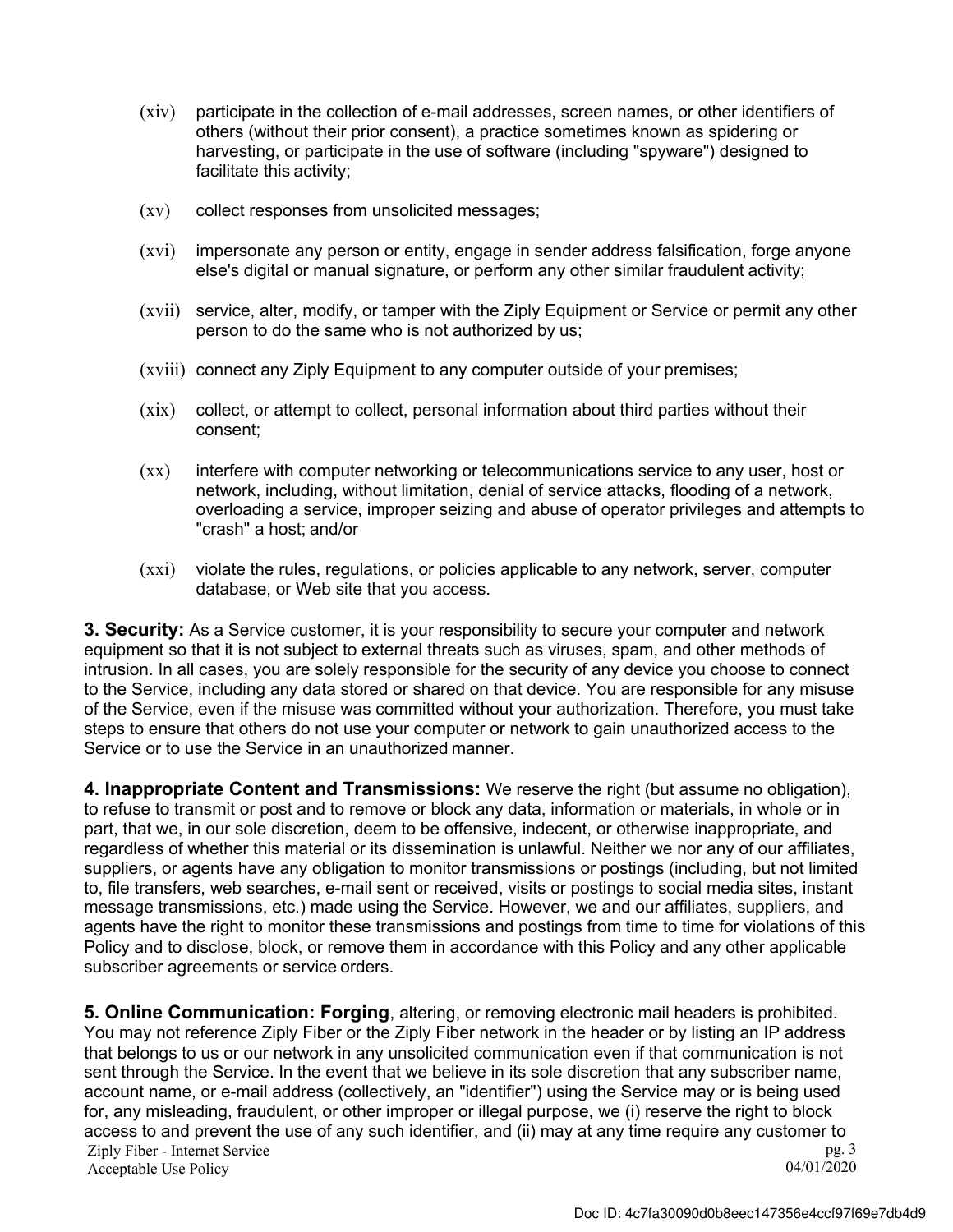change his or her identifier. In addition, we may at any time reserve any identifiers on the Service for our own purposes.

**6. Network, Bandwidth, Data Storage and Other Limitations:** You must comply with all current, applicable bandwidth, data storage, and other limitations on the Service established by us and our suppliers. In addition, unless otherwise provided by your subscriber agreement or service order, you may only access and use the Service with a dynamic Internet Protocol ("IP") address that adheres to the dynamic host configuration protocol ("DHCP"). You may not access or use the Service with a static IP address or using any protocol other than DHCP unless you are subject to a Service plan or Service order that expressly permits otherwise. You must ensure that your activity does not improperly restrict, inhibit, or degrade any other user's use of the Service, nor represent (in our sole judgment) an unusually large burden on our network. In addition, you must ensure that your activities do not improperly restrict, inhibit, disrupt, degrade or impede our ability to deliver the Service and monitor the Service, our network backbone, network nodes, and/or other network services.

**7. Copyright Infringement:** We are committed to complying with U.S. copyright and related laws, and require all customers and users of the Service to comply with these laws. Accordingly, you may not store any material or content on, or disseminate any material or content over, the Service (or any part of the Service) in any manner that constitutes an infringement of third party intellectual property rights, including rights granted by U.S. copyright law. Owners of copyrighted works who believe that their rights under U.S. copyright law have been infringed may take advantage of certain provisions of the Digital Millennium Copyright Act of 1998 (the "DMCA") to report alleged infringements. It is our policy in accordance with the DMCA and other applicable laws to reserve the right to terminate the Service provided to any customer or user who is either found to infringe third party copyright or other intellectual property rights, including repeat infringers, or who we believe in its sole discretion is infringing these rights. We may terminate the Service of any such customer or user at any time with or without notice. Copyright owners may report alleged infringements of their works that are committed using the Service by sending our authorized agent a notification of claimed infringement that satisfies the requirements of the DMCA. Upon our receipt of a satisfactory notice of claimed infringement for these works, we will take appropriate action. If the affected customer or user believes in good faith that the allegedly infringing works have been removed or blocked by mistake or misidentification, then that person may send a counter notification to us. Upon our receipt of a counter notification that satisfies the requirements of DMCA, we will provide a copy of the counter notification to the person who sent the original notification of claimed infringement and will follow the DMCA's procedures with respect to a received counter notification. In all events, you expressly agree that we will not be a party to any disputes or lawsuits regarding alleged copyright infringement.

Copyright owners may send us a notification of claimed infringement to report alleged infringements of their works to:

Northwest Fiber, LLC dba Ziply Fiber 135 Lake Street S, Suite 155 Kirkland, Washington 98033 Attn: Legal Department E-mail: DMCANotice@nwfbr.com

Copyright owners may use any form of notification of claimed infringement form that satisfies the requirements of Section 512(c)(3) of the U.S. Copyright Act. Under the DMCA anyone who knowingly makes misrepresentations regarding alleged copyright infringement may be liable to us, the alleged infringer, and the affected copyright owner for any damages incurred in connection with the removal, blocking, or replacement of allegedly infringing material.

pg. 4 04/01/2020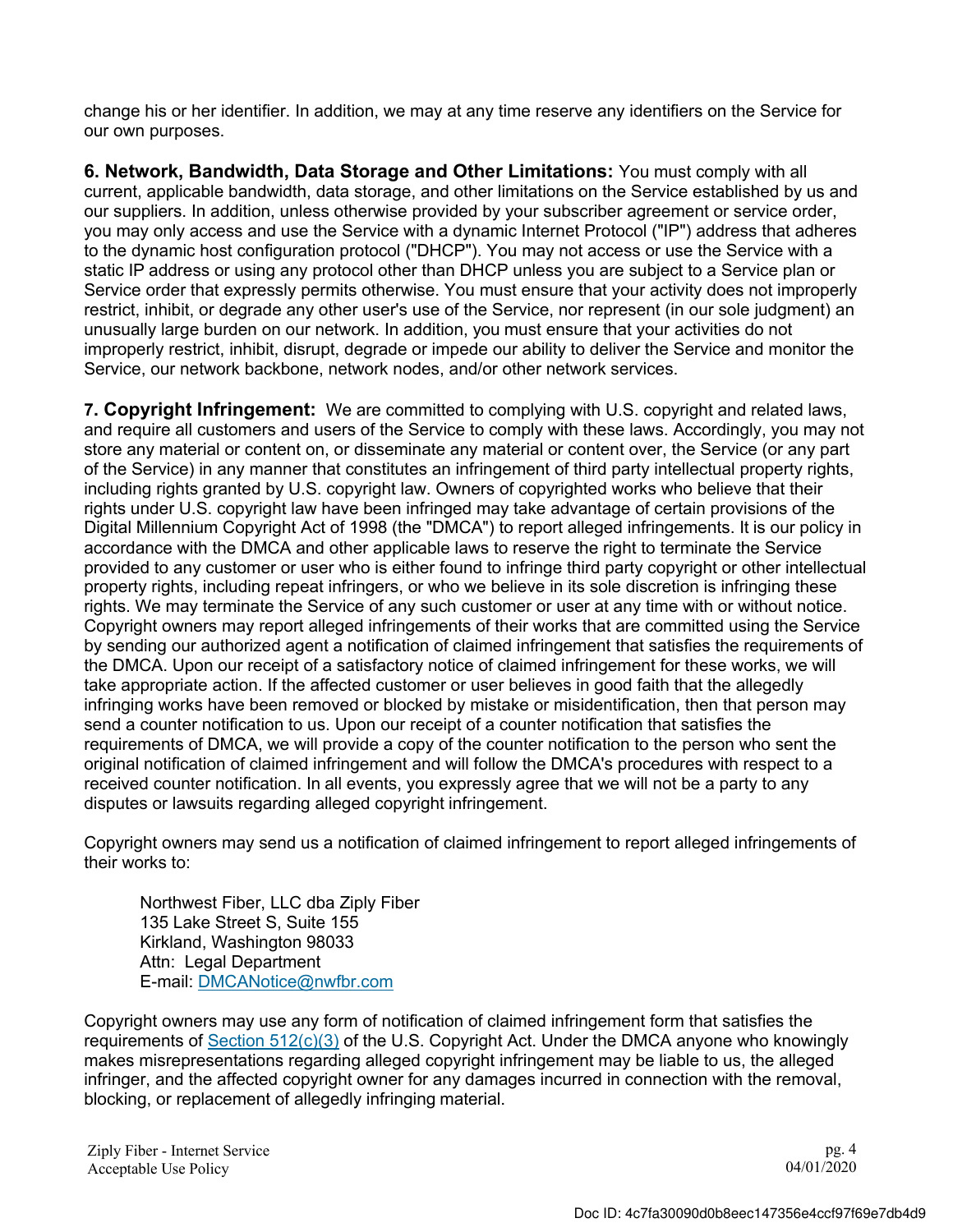If a notification of claimed infringement has been filed against you, you can file a counter notification with our designated agent using the contact information shown above. All counter notifications must satisfy the requirements of Section  $512(g)(3)$  of the U.S. Copyright Act.

For more information about the DMCA, visit copyright.gov.

**8. Violation of Acceptable Use Policy:** We do not routinely monitor the activity of Service accounts for violation of this Policy. However, in our efforts to promote good citizenship within the Internet community, we will respond appropriately if we become aware of inappropriate use of our Service. Although we have no obligation to monitor use of the Service and/or the network, we and our suppliers reserve the right at any time to monitor bandwidth, usage, transmissions, and content from time to time to operate the Service; to identify violations of this Policy; and/or to protect our network, the Service and our customers and users.

We prefer to advise customers of inappropriate behavior and any necessary corrective action. However, if the Service is used in a way that we or our suppliers, in our sole discretion, believe violate this Policy, we or our suppliers may take any responsive actions they deem appropriate. These actions may include, but are not limited to, temporary or permanent removal of content, cancellation of online posts, filtering of Internet transmissions, and the immediate suspension or termination of all or any portion of the Service. Neither we nor our affiliates, suppliers, or agents will have any liability for any these responsive actions. These actions are not our exclusive remedies and we may take any other legal or technical action we deem appropriate. We reserve the right to investigate suspected violations of this Policy, including the gathering of information from the user or users involved and the complaining party, if any, and examination of material transmitted over our servers, routers and network. During an investigation, we may suspend the account or accounts involved and/or remove or block material that potentially violates this Policy. You expressly authorize us and our suppliers to cooperate with (i) law enforcement authorities in the investigation of suspected legal violations, and (ii) system administrators at other Internet service providers or other network or computing facilities in order to enforce this Policy. This cooperation may include our providing available personally identifiable information about you to law enforcement or system administrators, including, but not limited to, subscriber name, IP address, information regarding your use of the Service and other account information. Upon termination of your account, we are authorized to delete any files, programs, data and e-mail messages associated with your account.

Any failure to enforce this Policy, for whatever reason, shall not be construed as a waiver of any right to do so at any time. You agree that if any portion of this Policy is held invalid or unenforceable, that portion will be construed consistent with applicable law as nearly as possible, and the remaining portions will remain in full force and effect.

You agree to indemnify, defend and hold harmless us and our affiliates, suppliers, and agents against all claims and expenses (including reasonable attorneys' fees) resulting from you engaging in any of the prohibited activities listed in this Policy or resulting from your violation of this Policy or of any other posted policy related to use of the Service. Your indemnification obligations will survive any termination of your Service.